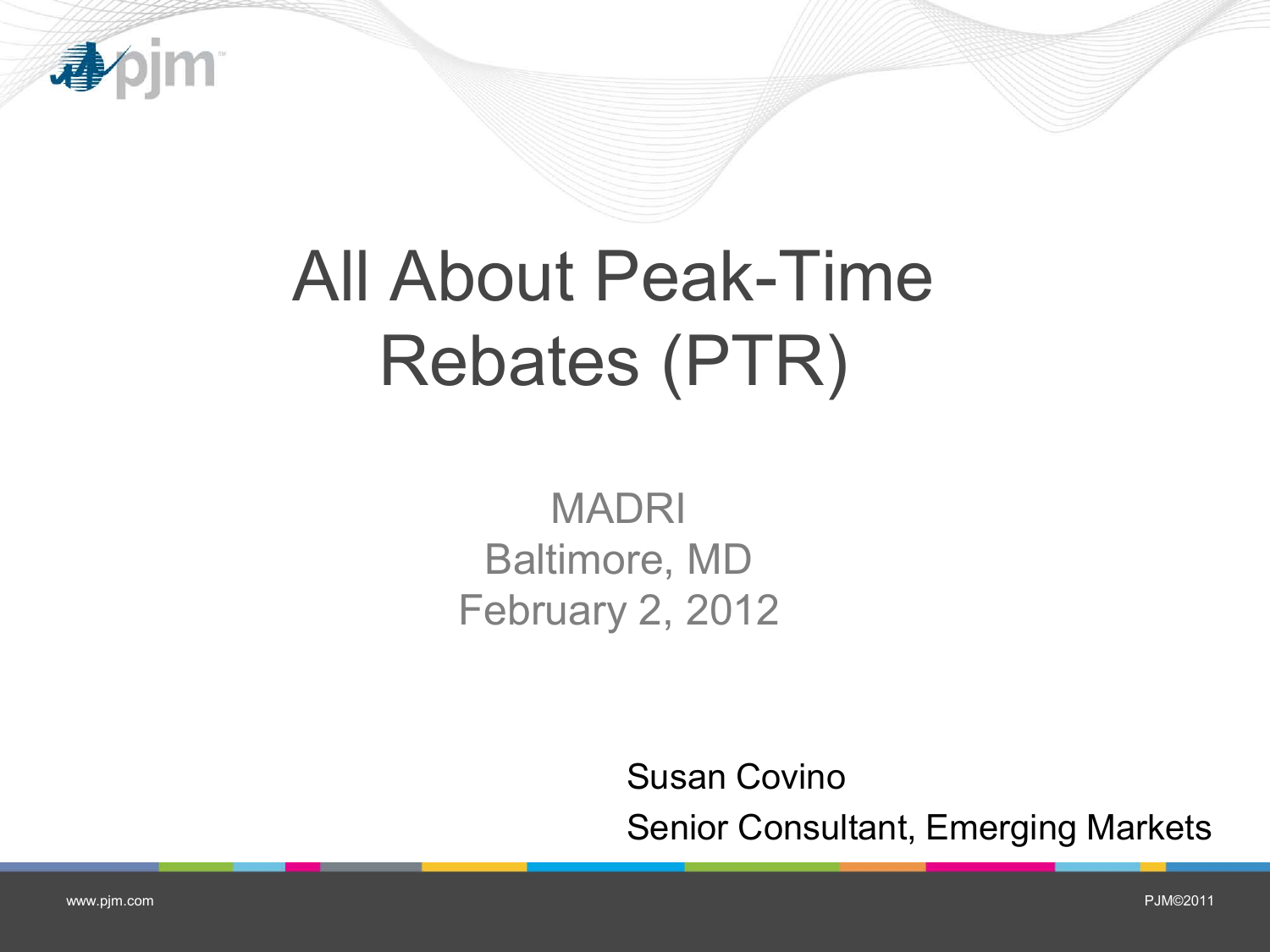

- DR Roadmap is more complete in that it provides options for load reduction capability to participate in the market as:
	- Demand Response, a resource that competes with generation and merchant transmission in the energy, capacity, Day-ahead scheduling reserve, synchronized reserve and regulation markets; or
	- Price Responsive Demand that changes the quantity of energy consumed and capacity required in response to prices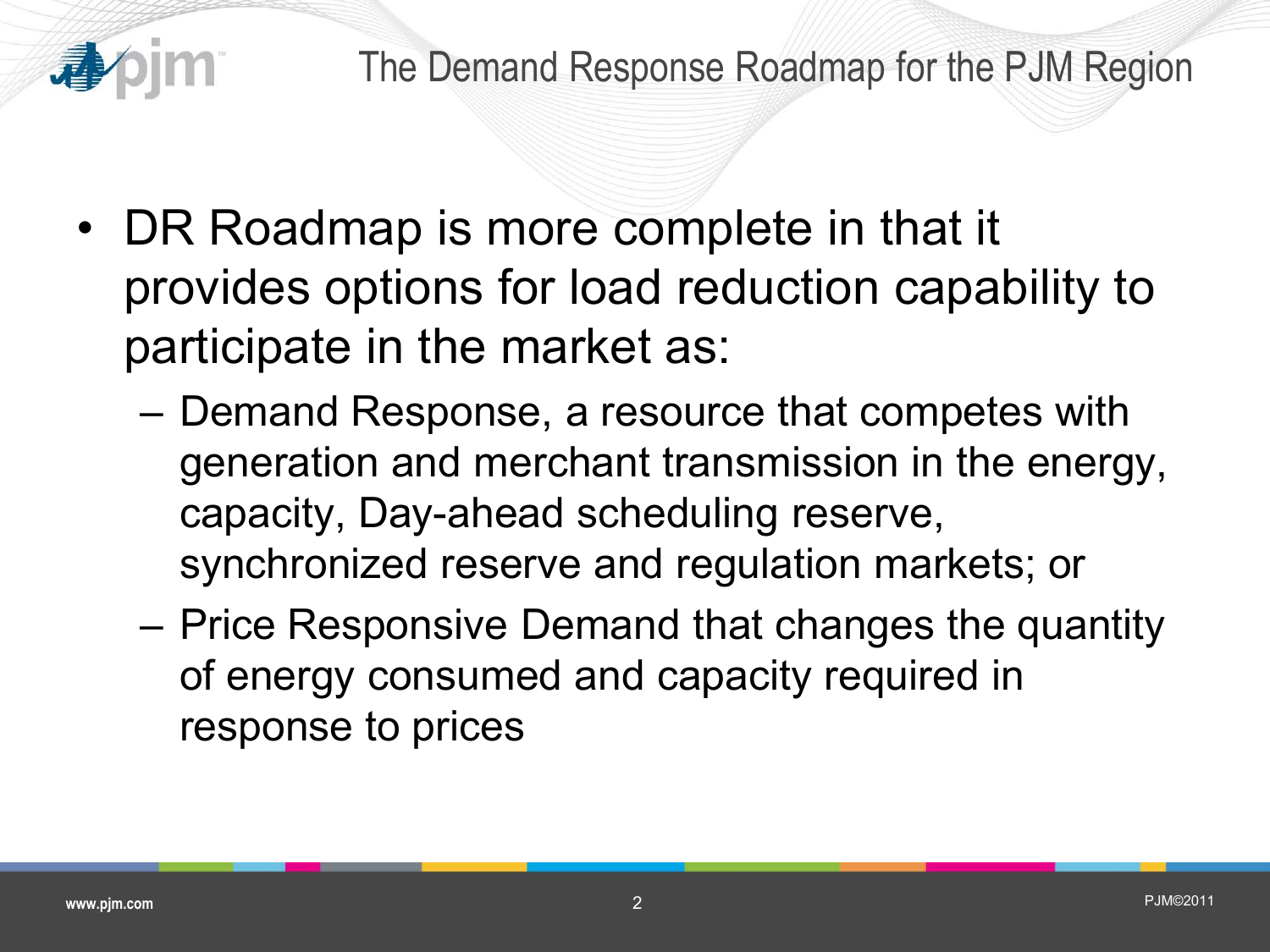**THE Strutuse 1 Strutuse 10 Temand Response to Price Responsive Demand** 

- Interruptible load was DR 1.0
	- No response at all to prices, but response as the retail supplier/distributer needed it as a capacity resource
	- Treats DR as supply-side from planning perspective
- Current wholesale/retail paradigm is DR 2.0
	- Responses to wholesale market prices and emergency events = supply-side resource
	- Little integration and coordination with actions at the retail level as CBL and LMP act as a proxy for dynamic retail rates
- Price Responsive Demand is DR 3.0
	- Integrates wholesale and retail prices
	- Treats DR as a demand-side resource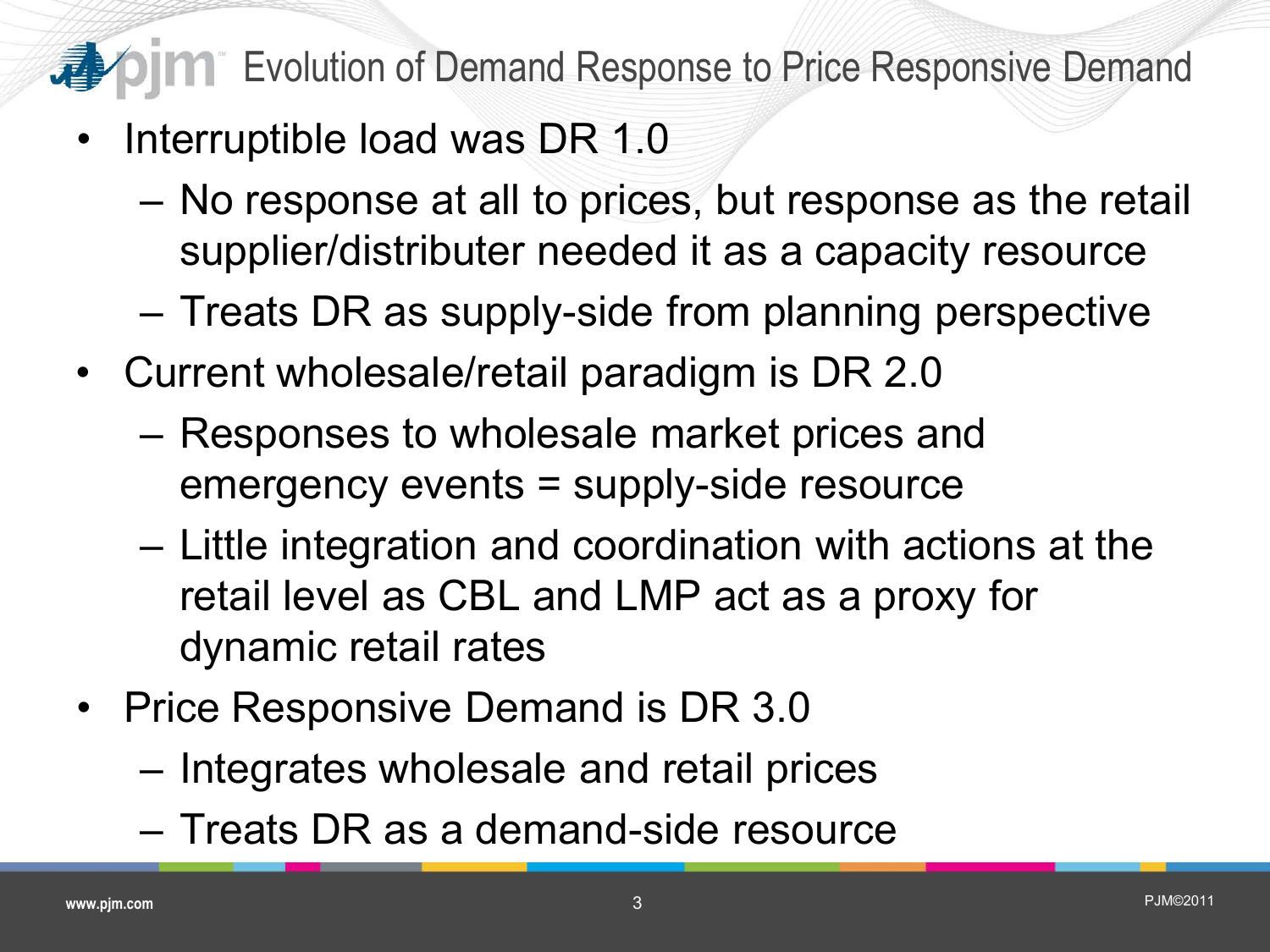

- Dynamic prices that produce predictable & measurable changes in usage (e.g. Critical Peak Pricing, Critical Peak Rebate, Real-Time Pricing)
- Meters capable of recording hourly or sub-hourly usage
- **Automation** that implements customer usage decisions in response to dynamic prices
- Communication of price/quantity data to PJM by LSEs or CSPs
- Energy and capacity obligations of Load Serving Entities that take account of Price Responsive Demand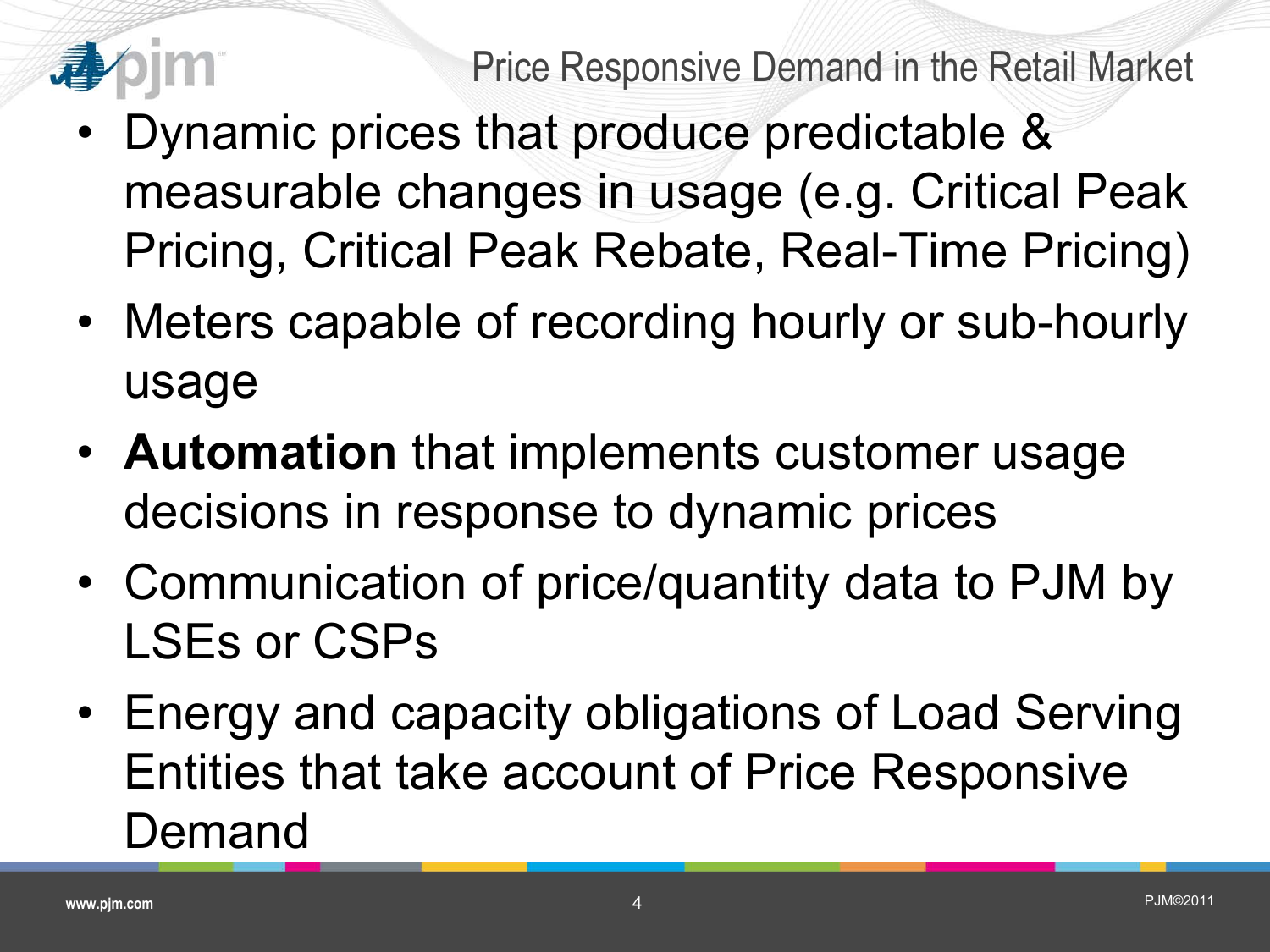

- Document the price/quantity data provided in a Forecast Demand Response Curve
- Use Forecast Demand Response Curves to improve accuracy of load forecast and system dispatch in the Energy Market and to inform planning and capacity procurement
- Provides penalties/consequences for LSEs that exceed capacity entitlements during emergency events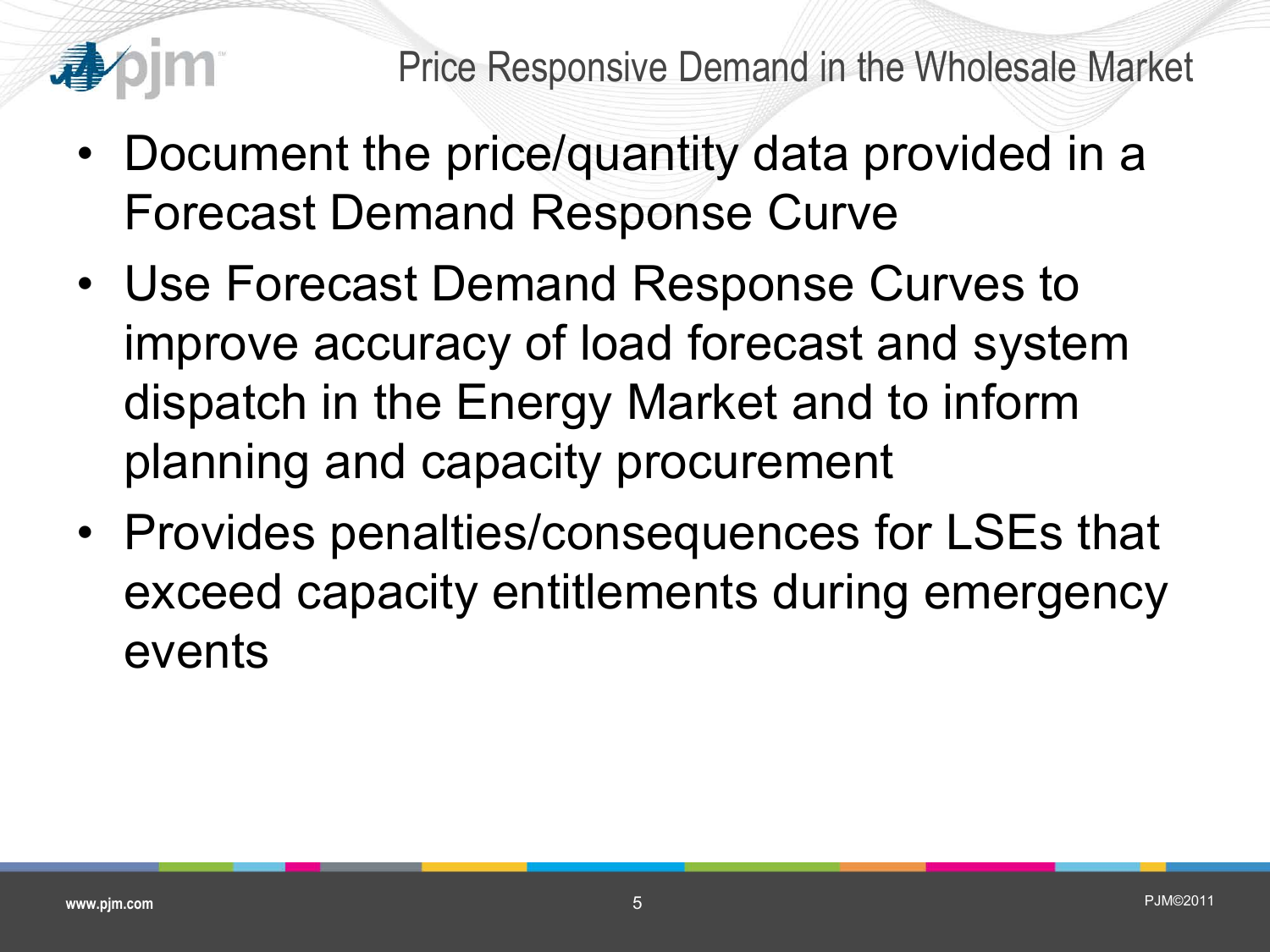

- Default Capacity value of installed wind resources in  $PJM = 13\%$
- Default Capacity value of installed solar resources in PJM = 38%
- 11 of 13 states + the District of Columbia have renewable portfolio requirements
- More than 40,000 MW of wind in the PJM planning process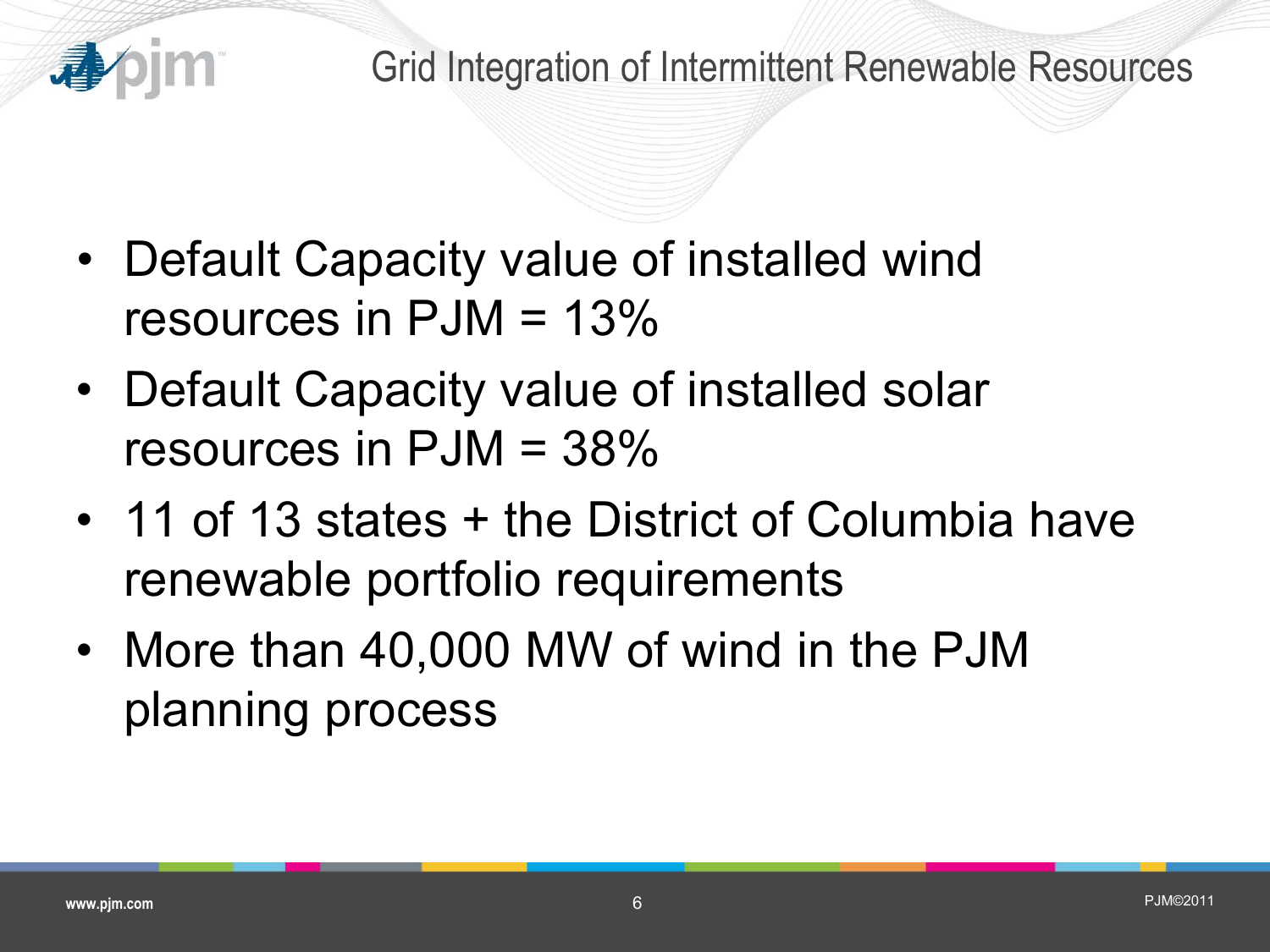

## Smart Grid – Two-way Communications and Control

The Smart Grid is realized by merging data from these areas of automation to achieve a total end-to-end systems view by integrating information technology and operational technology.

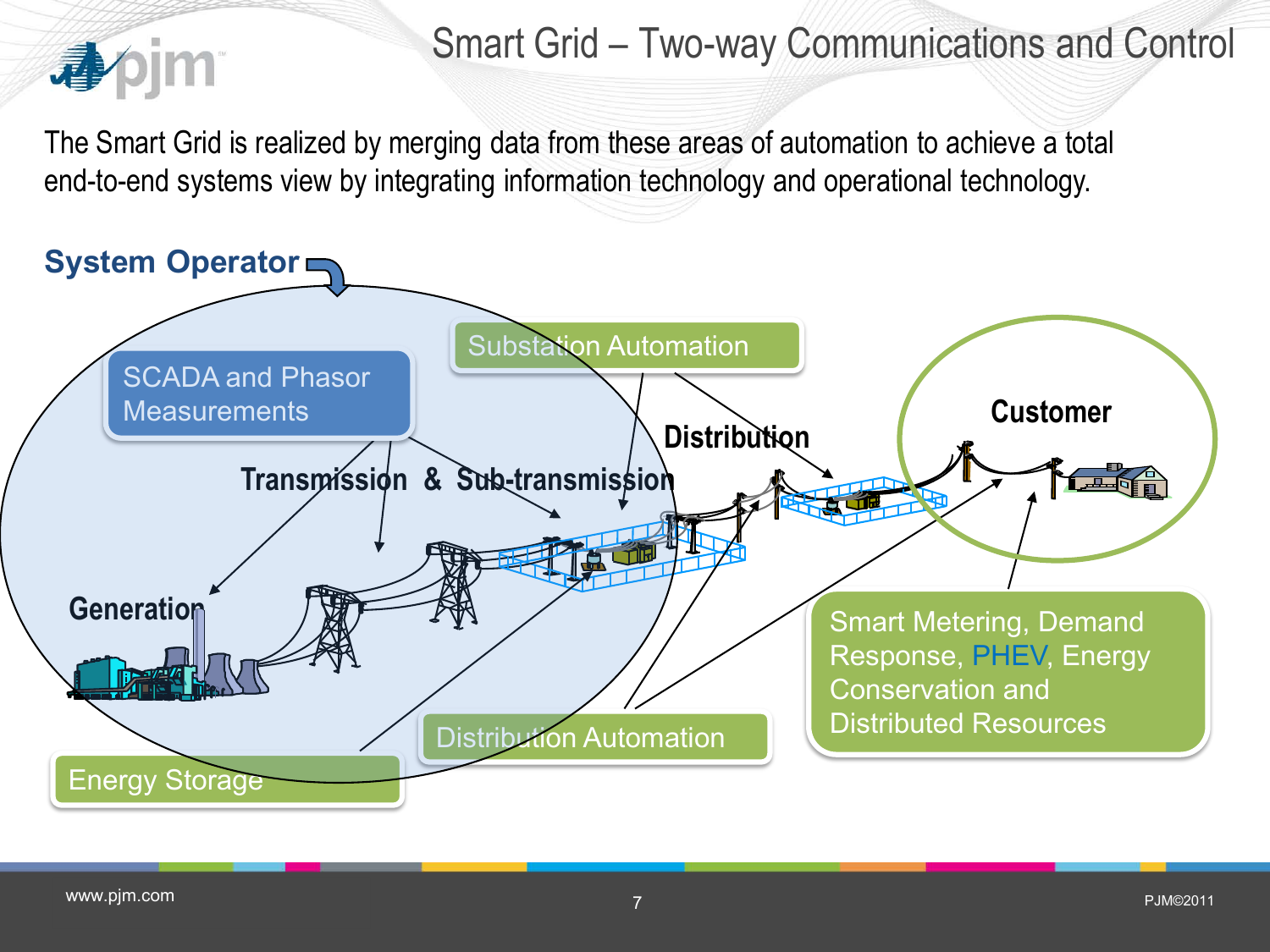

- Lighting
- Refrigeration
- Water heating
- Regulation signal
- Synchronized reserve event
- Emergency event
- Price